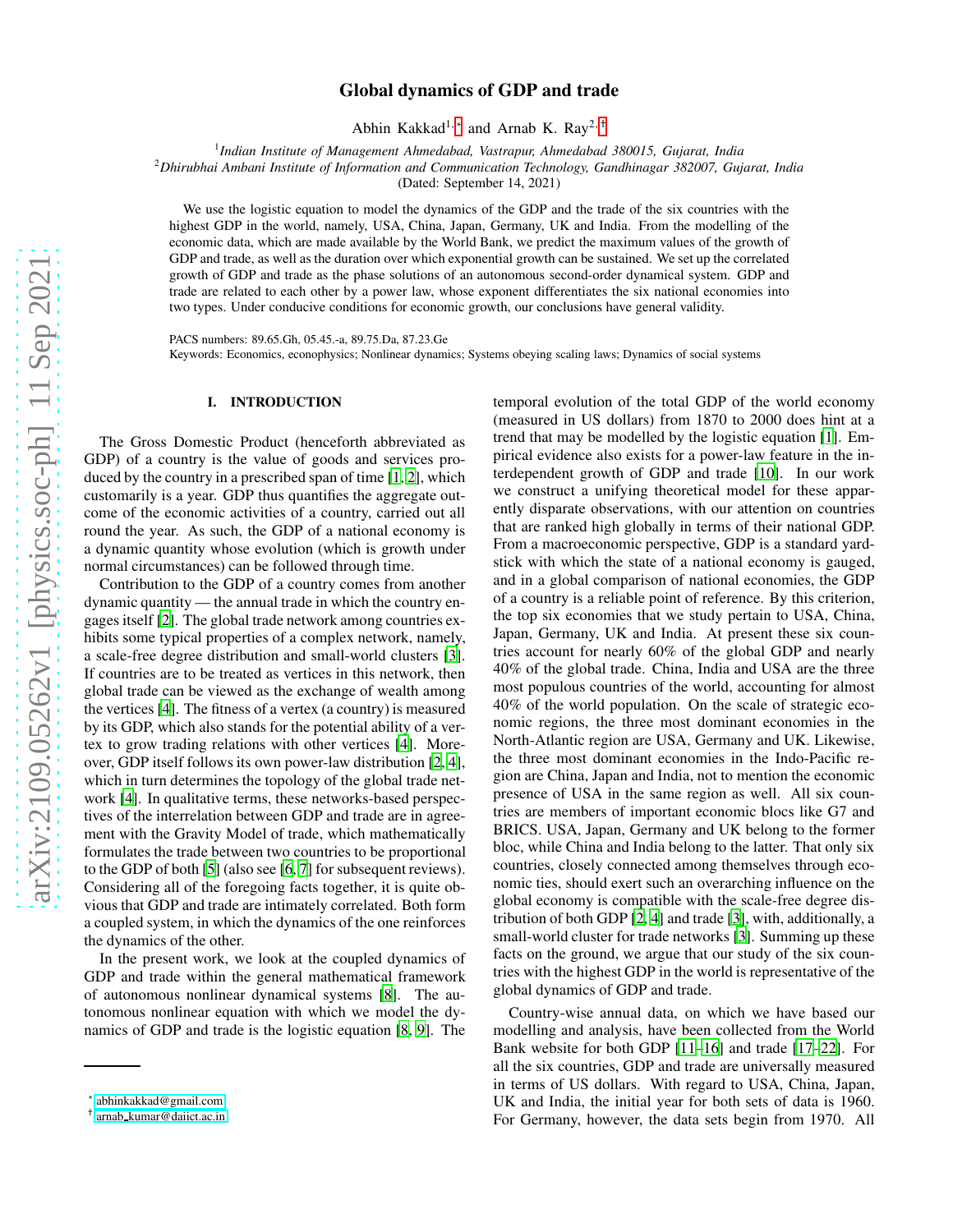data sets end either in 2019 or 2020. Hence, our study ranges over six decades in all cases but one. Since our modelling of the economic data is based on the logistic equation, its general mathematical theory is first laid out in Sec. [II.](#page-1-0) Thereafter, in Sec. [III](#page-1-1) we apply the logistic equation to model the dynamics of the annual GDP of all the six countries. A similar analysis of the trade data has been carried out in Sec. [IV.](#page-1-2) From the modelling exercise, we predict the time scale over which GDP and trade grow exponentially, and also the respective limits to their growth. In Sec. [V](#page-3-0) we interpret the various outcomes of the logistic model in the light of contemporaneous policies. In Sec. [VI,](#page-4-0) for all the six countries, we plot the correlated growth of GDP and trade on the phase plane of an autonomous second-order dynamical system [\[8](#page-6-7)]. The phase solutions connect GDP and trade to each other by a power-law relation, which is matched with the country-wise data. The value of the power-law exponent distinguishes the economies of large countries (with large areas and populations) from the economies of small ones (with small areas and populations). All numerical values, by which we quantify our study, are summarized in Table [I.](#page-2-0) The conclusions of our analysis (set down in Sec. [VII\)](#page-5-0), based on the economic data of the six countries with the highest GDP, are globally valid. This allows us to propose focussed measures for augmenting international trade and economic growth.

# <span id="page-1-0"></span>II. THE LOGISTIC EQUATION

Autonomous dynamical systems of the first order have the general form of  $\dot{x} \equiv dx/dt = f(x)$  where  $x \equiv x(t)$ , with *t* being time [\[8](#page-6-7)]. An autonomous dynamical system may be linear or nonlinear, depending on  $f(x)$  being, respectively, a linear or a nonlinear function of *x* [\[8](#page-6-7)]. A basic model of a nonlinear function is given by  $f(x) = ax - bx^2$ , with *a* and *b* being fixed parameters. This leads to the logistic equation,

<span id="page-1-3"></span>
$$
\dot{x} \equiv \frac{\mathrm{d}x}{\mathrm{d}t} = f(x) = ax - bx^2,\tag{1}
$$

introduced initially to study population dynamics [\[8,](#page-6-7) [9\]](#page-6-8) and later extended to multiple problems of socio-economic [\[9,](#page-6-8) [23,](#page-6-14) [24\]](#page-6-15) and scientific interest [\[8](#page-6-7)].

Under the initial condition of  $x(0) = x_0$ , and with the definition of  $k = a/b$ , the integral solution of Eq. [\(1\)](#page-1-3) is

<span id="page-1-4"></span>
$$
x(t) = \frac{kx_0e^{at}}{k + x_0(e^{at} - 1)}.
$$
 (2)

From Eq. [\(2\)](#page-1-4) we see that *x* converges to the limiting value of *k* when  $t \rightarrow \infty$ . This limit is known as the carrying capacity in studies of population dynamics, and it is also a fixed point of the dynamical system [\[8\]](#page-6-7). This becomes clear when we set the fixed point condition  $\dot{x} = f(x) = 0$  [\[8\]](#page-6-7). The two fixed points that result are  $x = 0$  and  $x = k = a/b$ .

On early time scales, when  $t \ll a^{-1}$ , the growth of *x* can be approximated to be exponential, i.e.  $x \approx x_0 \exp(at)$ . This gives ln *x* ∼ *at*, which is a linear relation on a linear-log plot. Furthermore, we can interpret  $a \approx \dot{x}/x$  as the relative (or fractional) growth rate in the early exponential regime. However, this exponential growth is not indefinite, and on times scales of  $t \gg a^{-1}$  (or  $t \longrightarrow \infty$ ) there is a convergence to  $x = k$ . Clearly, the transition from the exponential regime to the saturation regime occurs when  $t \sim a^{-1}$ . This time scale corresponds to the time when the nonlinear term in Eq. [\(1\)](#page-1-3) becomes significant compared to the linear term. The precise time for the nonlinear effect to start asserting itself can be determined from the condition  $\ddot{x} = f'(x)\dot{x} = 0$  when  $\dot{x} \neq 0$ , with the prime indicating a derivative with respect to *x*. This requires solving  $f'(x) = a - 2bx = 0$  to get  $x = a/2b = k/2$ . Using  $x = k/2$  in Eq. [\(2\)](#page-1-4) gives the nonlinear time scale as

<span id="page-1-5"></span>
$$
t_{\rm nl} = \frac{1}{a} \ln \left( \frac{k}{x_0} - 1 \right),\tag{3}
$$

which, we stress again, is the maximum duration over which a robust exponential growth can be sustained. Hereafter, we shall use Eqs. [\(2\)](#page-1-4) and [\(3\)](#page-1-5) to model the dynamics of the GDP and the trade of the six countries that we study here.

## <span id="page-1-1"></span>III. THE DYNAMICS OF GDP

We quantify GDP by the variable  $G \equiv G(t)$ , with G measured in US dollars and *t* in years. To model the growth of  $G(t)$  with the logistic equation, as in Eq. [\(1\)](#page-1-3), we write

<span id="page-1-6"></span>
$$
\dot{G} \equiv \frac{\mathrm{d}G}{\mathrm{d}t} = \mathcal{G}(G) = \gamma_1 G - \gamma_2 G^2. \tag{4}
$$

Noting that *x*, *a* and *b* in Eq. [\(1\)](#page-1-3) translate, respectively, to *G*,  $\gamma_1$  and  $\gamma_2$  in Eq. [\(4\)](#page-1-6), we can write the integral solution of *G*(*t*) in the same form as Eq. [\(2\)](#page-1-4). It then follows that when  $t \rightarrow \infty$ , *G*(*t*) converges to a limiting value, i.e.  $G \rightarrow k_G = \gamma_1/\gamma_2$ .

For the six countries in our study, the early exponential growth of the GDP and its later convergence to a finite limit are modelled in all the upper linear-log plots in Figs[.1](#page-2-1) to [6.](#page-3-1) The uneven lines follow the movement of the real GDP data, available from the World Bank [\[11–](#page-6-10)[16\]](#page-6-11). The smooth dotted curves theoretically model the real data with the integral solution of Eq. [\(4\)](#page-1-6), which will be in the form of Eq. [\(2\)](#page-1-4). The values of  $\gamma_1$  (the relative annual growth rate of GDP),  $k_G$  (the predicted maximum value of GDP) and  $t_{nl}$  (the duration of exponential growth before the onset of nonlinearity), calibrated through the model fitting in all the cases, are to be found in Table [I.](#page-2-0) The most convincing match of the GDP data and the model function is seen in Fig. [1,](#page-2-1) i.e. for USA. Consistent fitting of the GDP data with the model function is also seen for Japan, Germany, UK and India, for which Figs. [3,](#page-2-2) [4,](#page-3-2) [5](#page-3-3) and [6](#page-3-1) provide respective evidence. Similar consistency, however, is not observed in the model fitting of the GDP data for China, as we note from the upper plot in Fig. [2.](#page-2-3)

#### <span id="page-1-2"></span>IV. THE DYNAMICS OF TRADE

The annual trade of a country accounts for the total import and export of goods and services. The World Bank data on annual trade are given as a percentage of the annual GDP of a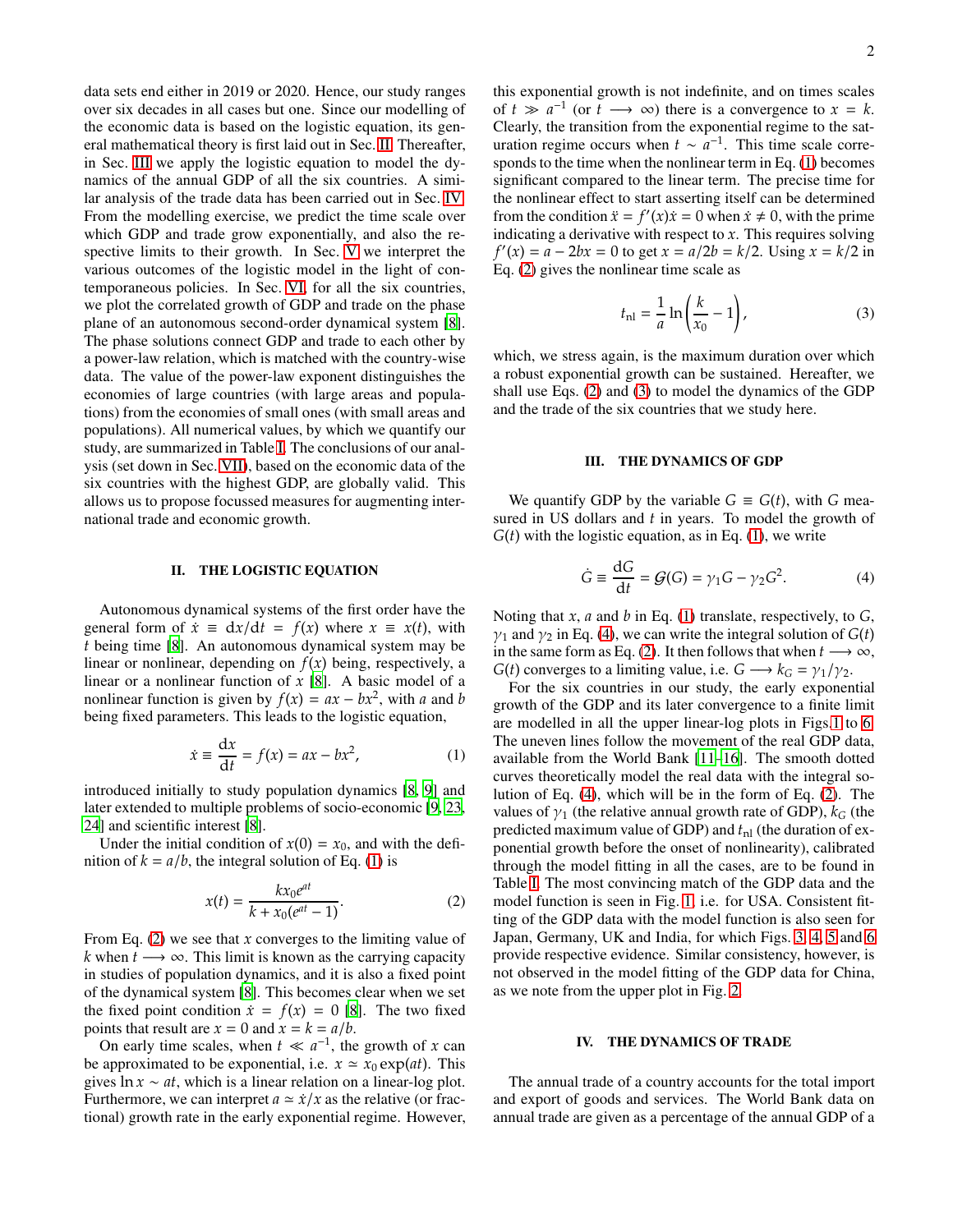TABLE I. Parameter values of the logistic equation for dynamically modelling the World Bank GDP data [\[11](#page-6-10)[–16](#page-6-11)] and trade data [\[17](#page-6-12)[–22](#page-6-13)] of the six countries that are listed in the first column. The data have been plotted and modelled in Figs[.1](#page-2-1) to [6.](#page-3-1) The last column lists the values of the power-law exponent in the correlated growth of GDP and trade, as plotted and modelled in Figs[.7](#page-4-1) to [12.](#page-5-1)

<span id="page-2-0"></span>

|            | Parameters to fit G (GDP) |                                                                                                                                                                        |    | Parameters to fit $T$ (Trade) |      |    |       |      |
|------------|---------------------------|------------------------------------------------------------------------------------------------------------------------------------------------------------------------|----|-------------------------------|------|----|-------|------|
|            |                           | Country $\gamma_1$ (per annum) $k_G$ (trillion US dollars) $t_{nl}$ (years) $\tau_1$ (per annum) $k_T$ (trillion US dollars) $t_{nl}$ (years) G-T Correlation $\alpha$ |    |                               |      |    |       |      |
| <b>USA</b> | 0.080                     | 30.0                                                                                                                                                                   | 50 | 0.099                         | 10.0 | 53 | 0.992 | 0.75 |
| China      | 0.095                     | 80.0                                                                                                                                                                   | 76 | 0.130                         | 10.0 | 58 | 0.983 | 0.65 |
| Japan      | 0.175                     | 5.2                                                                                                                                                                    | 26 | 0.135                         | 2.0  | 39 | 0.919 | 1.00 |
| Germany    | 0.110                     | 4.4                                                                                                                                                                    | 32 | 0.130                         | 3.9  | 36 | 0.987 | 0.85 |
| UK         | 0.105                     | 3.0                                                                                                                                                                    | 35 | 0.095                         | 2.5  | 46 | 0.993 | 0.90 |
| India      | 0.080                     | 6.0                                                                                                                                                                    | 64 | 0.100                         | 3.0  | 66 | 0.982 | 0.60 |



<span id="page-2-1"></span>FIG. 1. Modelling the dynamics of GDP (upper plot) and trade (lower plot) using World Bank data for USA [\[11,](#page-6-10) [17](#page-6-12)]. The dotted curves follow the logistic equation with the parameter values in Table [I.](#page-2-0) The zero year of both plots is 1960. The GDP plot ends in 2020, but the trade plot ends in 2019.

country [\[17](#page-6-12)[–22\]](#page-6-13). Knowing the annual GDP, the trade percentage can be expressed explicitly in terms of US dollars, which we denote by the variable  $T \equiv T(t)$ , with *t* continuing to be measured in years. We model the dynamics of  $T(t)$  with the logistic equation, as done in Eq. [\(4\)](#page-1-6), and write

<span id="page-2-4"></span>
$$
\dot{T} \equiv \frac{\mathrm{d}T}{\mathrm{d}t} = \mathcal{T}(T) = \tau_1 T - \tau_2 T^2. \tag{5}
$$

Comparing Eq. [\(5\)](#page-2-4) with Eq. [\(1\)](#page-1-3), we note that *x*, *a* and *b* translate, respectively, to  $T$ ,  $\tau_1$  and  $\tau_2$ . Hence, from the integral solution of  $T(t)$ , which will be in the same form as Eq. [\(2\)](#page-1-4), we will get a convergence of  $T \rightarrow k_T = \tau_1/\tau_2$ , when  $t \rightarrow \infty$ .

The fitting of the integral solution of Eq. [\(5\)](#page-2-4) with the trade data [\[17](#page-6-12)[–22\]](#page-6-13) is shown in all the lower linear-log plots in Figs[.1](#page-2-1) to [6.](#page-3-1) The values of  $\tau_1$  (the relative annual growth rate of trade),  $k_T$  (the predicted upper limit of trade) and  $t_{nl}$  (when nonlinearity sets in), using which we fit the model equation with the data, are given in Table [I.](#page-2-0) In Figs[.1](#page-2-1) to [6](#page-3-1) we see that the model fitting for trade in the lower plots largely resembles the features of the model fitting for the GDP in the upper plots. This is very much true for USA, Japan, Germany and UK on the one hand and China on the other. In the case of India, the upper plot for GDP is more regular than the lower plot for trade, as can be seen in Fig. [6.](#page-3-1) The overall similarity between



<span id="page-2-3"></span>FIG. 2. Modelling the dynamics of GDP (upper plot) and trade (lower plot) using World Bank data for China [\[12](#page-6-16), [18](#page-6-17)]. The dotted curves follow the logistic equation with the parameter values in Table [I.](#page-2-0) The zero year of both plots is 1960, and both end in 2020.



<span id="page-2-2"></span>FIG. 3. Modelling the dynamics of GDP (upper plot) and trade (lower plot) using World Bank data for Japan [\[13,](#page-6-18) [19\]](#page-6-19). The dotted curves follow the logistic equation with the parameter values in Table [I.](#page-2-0) The zero year of both plots is 1960, and both end in 2019.

the two plots implies that there is a high correlation between the GDP and the trade of a country. Country-wise values of the GDP-trade correlation are in the second last column of Table [I.](#page-2-0) We look into this matter more closely in Sec. [VI.](#page-4-0)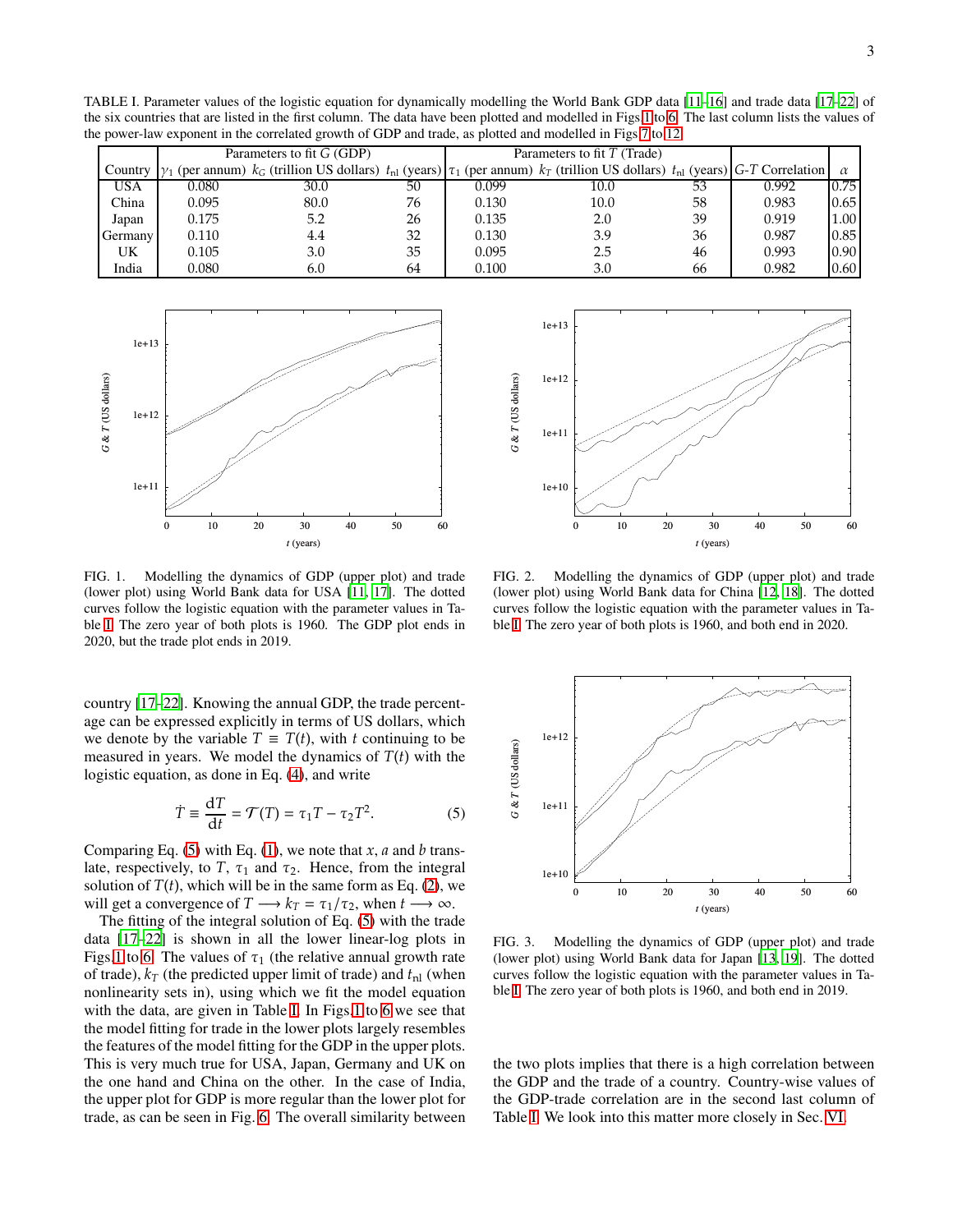

<span id="page-3-2"></span>FIG. 4. Modelling the dynamics of GDP (upper plot) and trade (lower plot) using World Bank data for Germany [\[14](#page-6-20), [20](#page-6-21)]. The dotted curves follow the logistic equation with the parameter values in Table [I.](#page-2-0) The zero year of both plots is 1970, and both end in 2020.



<span id="page-3-3"></span>FIG. 5. Modelling the dynamics of GDP (upper plot) and trade (lower plot) using World Bank data for UK [\[15,](#page-6-22) [21](#page-6-23)]. The dotted curves follow the logistic equation with the parameter values in Table [I.](#page-2-0) The zero year of both plots is 1960, and both end in 2020.



<span id="page-3-1"></span>FIG. 6. Modelling the dynamics of GDP (upper plot) and trade (lower plot) using World Bank data for India [\[16,](#page-6-11) [22](#page-6-13)]. The dotted curves follow the logistic equation with the parameter values in Table [I.](#page-2-0) The zero year of both plots is 1960, and both end in 2020.

## <span id="page-3-0"></span>V. INTERPRETING THE LOGISTIC MODEL

The irregularity of the two plots in Fig. [2](#page-2-3) suggests that China is an anomalous case in modelling the dynamics of both GDP and trade with the logistic equation. The trade plot in Fig. [6](#page-3-1) conveys a similar hint for India. These anomalies can be explained from the perspective of world history in the latter half of the twentieth century. In order to do so, we first consider all the three major economies of the North-Atlantic region and Japan in the Indo-Pacific. In the period that immediately followed the Second World War, which ended in 1945, USA was the only country among the principal belligerents of the war that possessed a fully operational industrial infrastructure. With the onset of the Cold War against the erstwhile Soviet Union, it became a policy imperative for USA to lend its industrial power for the economic revival of both Western Europe (under the Marshall Plan) and Japan. This resulted in a rapid re-industrialization of Japan and the erstwhile West Germany. Indeed, in the case of West Germany, the swiftness of the economic recovery from the ravages of the war is spoken of as the "German economic miracle." In comparison, by the way, the post-war economic recovery of UK, which by then had also given up many of its bountiful colonies (most notably India), was slow. Nevertheless, by 1960, Japan, Germany and UK had achieved economic stability under the guidance of USA, in consequence of which these three countries were well set on the path of general prosperity. This comfortable state of affairs is reflected in the relatively ordered progression of the data (over several decades starting from 1960) and its close match with the model function in Figs. [3,](#page-2-2) [4](#page-3-2) and [5.](#page-3-3)

In contrast, after the Second World War, the economic growth of China and a politically independent India did not experience the advantages that regenerated the economies of Japan, Germany and UK. For close to three decades after the Second World War, China continuously suffered from internal political upheavals like the Great Leap Forward and the Cultural Revolution. Unsurprisingly, therefore, during this period the economic growth of China was severely impeded. India, on the other hand, experienced domestic political stability in the same period, but its benefits were not visible on its postcolonial economic development, mainly due to government policies. What is more, both China and India were in a state of war several times (once between themselves) in the first two to three decades of their new beginning as sovereign states. The combined effect of all the adversities encountered by China and India can be observed in the irregular path traced by the GDP data in Fig. [2](#page-2-3) and the trade data in Figs. [2](#page-2-3) and [6.](#page-3-1)

In the light of the foregoing observations, we can now discern two distinct categories. In one category, the logistic equation fits the data in the expected manner. USA, Japan, Germany and UK belong to this category, with USA showing the greatest accuracy for the logistic fit, as in Fig. [1.](#page-2-1) We note certain characteristics that are common to these four countries. Since the end of the Second World War, all of them fostered universal democratic values in their internal politics, underwent no military conflict on their borders, and promoted free economic growth without much intervention from the state. The cumulative effect of these conditions is conducive to a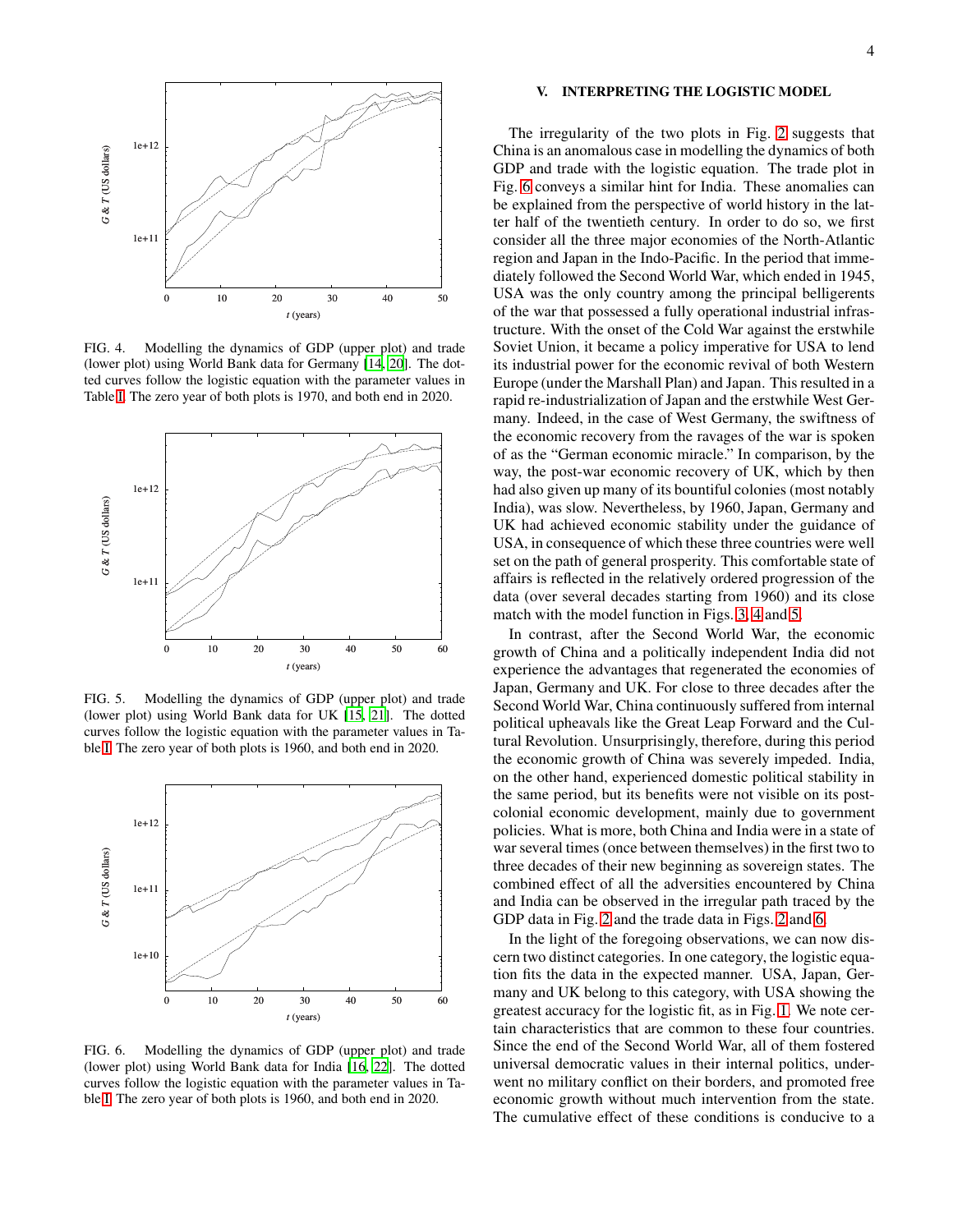natural development of material well-being. The absence of any one of the aforementioned conditions causes an imbalance and to a greater or lesser extent creates the second category. China and India are in the second category. Both countries have a record of conflict on their common border and borders with some of the other geographical neighbours. Both have government control in varying degrees on their respective economies. And specific to China, the political conditions within the country differ from the norms of democracy that prevail in the other five countries in this study. Under these circumstances, economic growth follows an uneven course, which, in the case of China, is marked by the discrepancy in the logistic modelling of the national economic data in both the plots in Fig. [2.](#page-2-3) For India, the discrepancy is partial, as it is mostly seen in the trade plot in Fig. [6.](#page-3-1) This mitigation is due to the stable democratic polity in the country. Going by these observations, we contend that the balanced economic growth of a country (particularly in terms of its GDP and trade data) can be appropriately gauged from the closeness of its match with the logistic equation.

This raises a valid question about the general import of the logistic equation itself. It is known that the natural growth of many systems is described satisfactorily by the logistic equation, the growth of species being a standard example [\[9](#page-6-8)]. Hence, the logistic equation is organically compatible with natural evolution in an open and productive environment. This principle arguably applies to the free evolution of economic systems as well, a point of view that is persuasively supported by Figs. [1,](#page-2-1) [3,](#page-2-2) [4](#page-3-2) and [5.](#page-3-3)

## <span id="page-4-0"></span>VI. THE GDP-TRADE CORRELATION

At the end of Sec. [IV,](#page-1-2) we mentioned the high correlation between the GDP and the trade of all the six countries in our study, something that is evident from the values of the *G*-*T* correlation in the second last column of Table [I.](#page-2-0) This correlation is expected, because GDP and trade are dynamically connected to each other [\[1](#page-6-0), [2](#page-6-1), [4\]](#page-6-3). As such, the coupled dynamics of GDP and trade must be governed by an autonomous system of the second order, given as  $\dot{T} = \mathcal{T}(T, G)$  and  $\dot{G} = \mathcal{G}(T, G)$ . The *T*-*G* phase solutions are determined by integrating

$$
\frac{\mathrm{d}G}{\mathrm{d}T} = \frac{\dot{G}}{\dot{T}} = \frac{\mathcal{G}(T, G)}{\mathcal{T}(T, G)}
$$
(6)

for various initial values of the (*T*, *G*) coordinates [\[8](#page-6-7)]. Since the autonomous functions  $G(T, G)$  and  $\mathcal{T}(T, G)$  are not known a priori, we proceed with a linear ansatz of  $G \simeq \gamma_1 G$  from Eq. [\(4\)](#page-1-6) and  $\mathcal{T} \approx \tau_1 T$  from Eq. [\(5\)](#page-2-4). This linearization is in accord with the multiplicative character of GDP and trade, whereby the revenue generated in one year is reinvested in the economic cycle of the next year [\[2\]](#page-6-1). In the linear regime, we get a scaling formula that goes as (with  $\alpha = \gamma_1/\tau_1$ )

<span id="page-4-2"></span>
$$
G(T) \sim T^{\alpha},\tag{7}
$$

for which empirical evidence was found from 1948 to 2000, in a survey of nearly two dozen countries of varying economic



<span id="page-4-1"></span>FIG. 7. Plotting GDP against trade using World Bank data for USA [\[11,](#page-6-10) [17](#page-6-12)]. The dotted line follows Eq. [\(7\)](#page-4-2) with  $\alpha = 0.75$  (see Table [I\)](#page-2-0). The plot begins in 1960 and ends in 2019.



<span id="page-4-4"></span>FIG. 8. Plotting GDP against trade using World Bank data for China [\[12](#page-6-16), [18](#page-6-17)]. The dotted line follows Eq. [\(7\)](#page-4-2) with  $\alpha = 0.65$  (see Table [I\)](#page-2-0). The plot begins in 1960 and ends in 2020.

strength (high, middle and low-income economies)  $[10]$  $[10]$  $[10]$ .<sup>1</sup>

The power-law function in Eq. [\(7\)](#page-4-2) becomes linear in a loglog plot. This is indeed what we see in Figs[.7](#page-4-1) to [12,](#page-5-1) all of which model the coupled growth of GDP and trade up to 2020 (or 2019) for the six countries in our study. The power-law exponent  $\alpha$ , which is the slope of the linear fit, is confined within a narrow range of  $0.6 < \alpha < 1$  in all cases. The country-wise values of  $\alpha$  have been set down in the last column of Table [I.](#page-2-0) Keeping only the linear terms in Eqs. [\(4\)](#page-1-6) and [\(5\)](#page-2-4), which gives the phase solutions in Eq. [\(7\)](#page-4-2), we find that  $\alpha = \gamma_1/\tau_1$ . The values of  $\gamma_1$ ,  $\tau_1$  and  $\alpha$  in Table [I](#page-2-0) do show that  $\alpha$  is practically quite close to  $\gamma_1/\tau_1$ . This independently validates our modelling of GDP and trade growth with the logistic equation.

<span id="page-4-3"></span><sup>1</sup> For the coupled growth of *G* and *T*, a second-order dynamical system like *G*˙ ∼ *T* and *T*˙ ∼ *G* may appear apt. This, however, gives phase solutions like  $G^2 \sim T^2$ , which is not borne out by a reported study of GDP and trade growth [\[10\]](#page-6-9). We argue that the linear terms on the right hand sides of Eqs. [\(4\)](#page-1-6) and [\(5\)](#page-2-4) are the most dominant, and lead to Eq. [\(7\)](#page-4-2).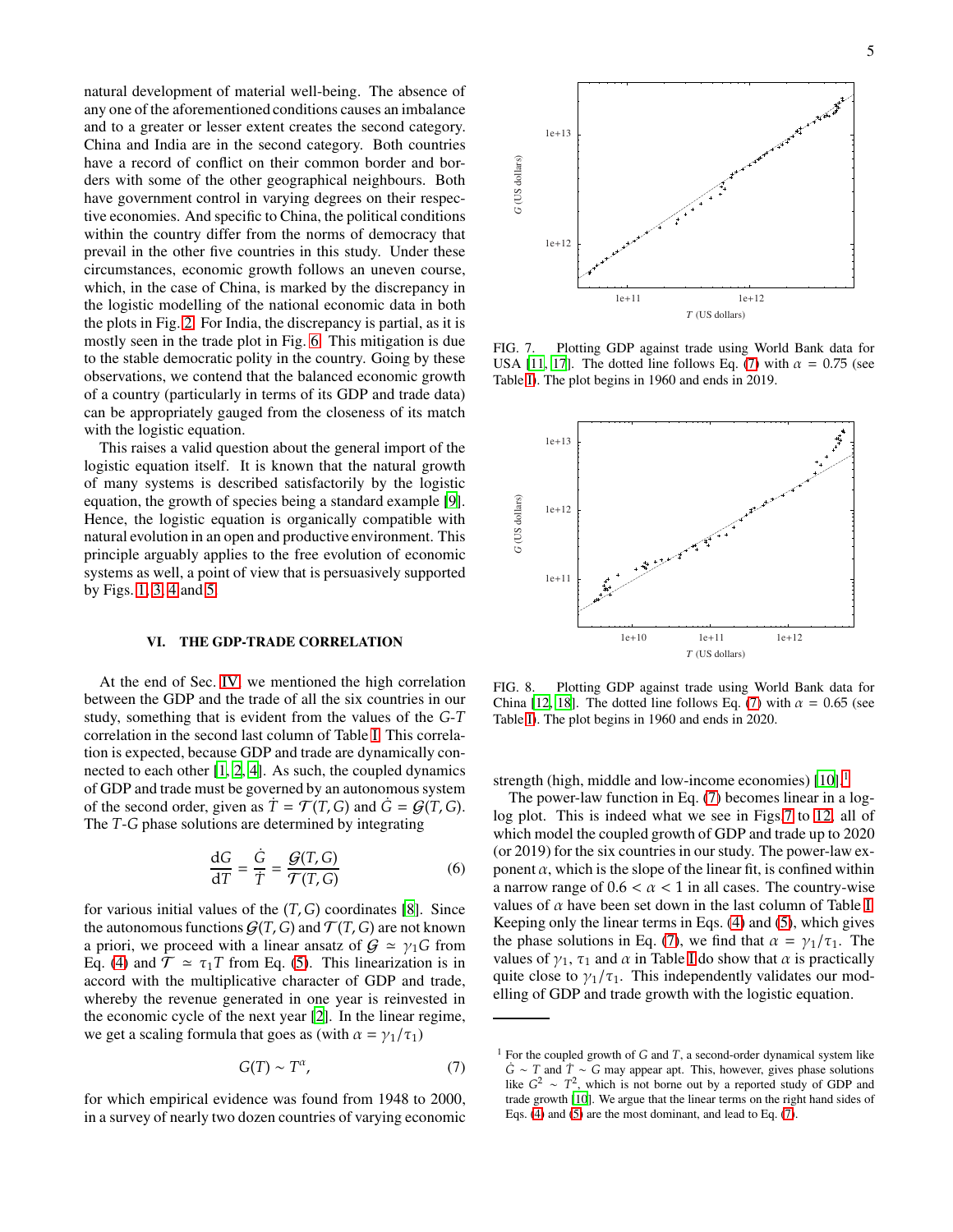

<span id="page-5-2"></span>FIG. 9. Plotting GDP against trade using World Bank data for Japan [\[13](#page-6-18), [19](#page-6-19)]. The dotted line follows Eq. [\(7\)](#page-4-2) with  $\alpha = 1.00$  (see Table [I\)](#page-2-0). The plot begins in 1960 and ends in 2019.



<span id="page-5-3"></span>FIG. 10. Plotting GDP against trade using World Bank data for Germany [\[14](#page-6-20), [20\]](#page-6-21). The dotted line follows Eq. [\(7\)](#page-4-2) with  $\alpha = 0.85$ (see Table [I\)](#page-2-0). The plot begins in 1970 and ends in 2020.



FIG. 11. Plotting GDP against trade using World Bank data for UK [\[15](#page-6-22), [21\]](#page-6-23). The dotted line follows Eq. [\(7\)](#page-4-2) with  $\alpha = 0.90$  (see Table [I\)](#page-2-0). The plot begins in 1960 and ends in 2020.



<span id="page-5-1"></span>FIG. 12. Plotting GDP against trade using World Bank data for India [\[16](#page-6-11), [22](#page-6-13)]. The dotted line follows Eq. [\(7\)](#page-4-2) with  $\alpha = 0.60$  (see Table [I\)](#page-2-0). The plot begins in 1960 and ends in 2020.

Looking at Figs[.7](#page-4-1) to [12,](#page-5-1) we realize that the power-law scaling of *G* with respect to *T* holds true in every case over at least two orders of magnitude. For high values of *T* and *G*, deviation from this scaling behaviour occurs for China, Japan, Germany and India (Figs[.8,](#page-4-4) [9](#page-5-2) [10](#page-5-3) and [12,](#page-5-1) respectively). This deviation is due to the nonlinear effects in the real data, which we have not considered in the coupled autonomous functions  $G(T, G)$  and  $T(T, G)$ , in deriving Eq. [\(7\)](#page-4-2). We note further that  $d^2G/dT^2 < 0$  for  $\alpha < 1$ , i.e. *G* increases with *T* at a decreasing rate as time progresses. This explains the gradual reduction of the gap between the GDP and trade plots in Figs[.1](#page-2-1) to [6](#page-3-1) on long time scales.

The values of  $\alpha$  in Table [I](#page-2-0) establish a clear distinction between two types of countries. In one type, which includes Japan, Germany and UK,  $\alpha$  has a relatively high value. In the other type, which includes USA, China and India,  $\alpha$  has a smaller value. The latter type of countries are geographically extended on continental or subcontinental scales, and have large populations (China, India and USA collectively account for nearly 40% of the global population). In contrast, countries of the former type are territorially restricted with comparatively small populations. This distinction between the two types of countries causes a qualitative difference in trading patterns [\[25\]](#page-6-24), with a concomitant effect on the GDP. The power-law exponent  $\alpha$  in Eq. [\(7\)](#page-4-2) quantitatively segregates the two types of countries about a critical value of  $\alpha = 0.80$ .

#### <span id="page-5-0"></span>VII. CONCLUSIONS AND REMARKS

Our study has brought two salient results to the fore. The first is that under conducive conditions, the logistic equation suffices to model the growth of GDP and trade. The conducive conditions refer to the state of internal politics, military engagements and economic policies of a country. The second result is a correlated growth of GDP and trade, driven by a power-law. The exponent of the power law characterizes economies on the basis of geographical scales and population